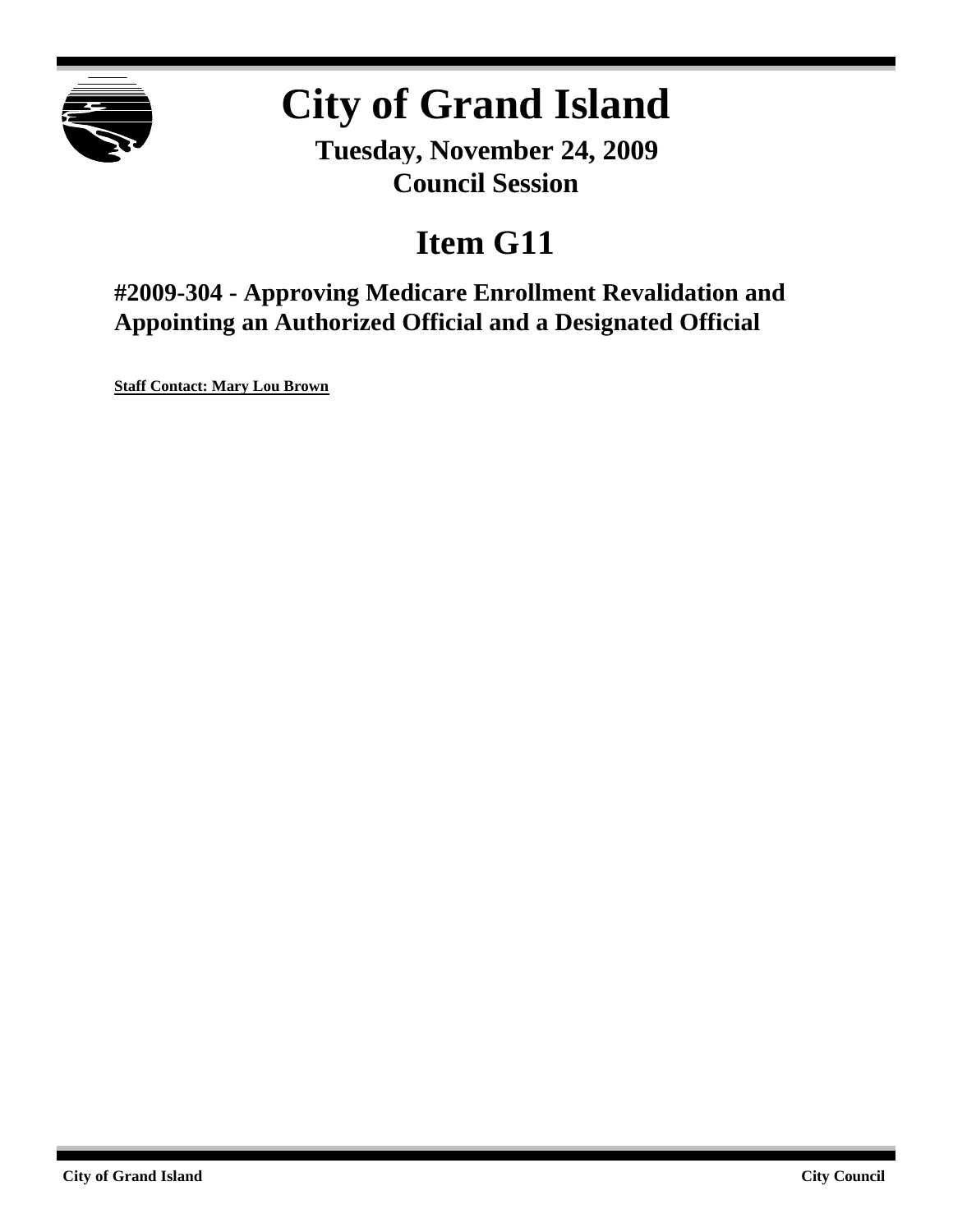### **Council Agenda Memo**

| <b>From:</b>    | Mary Lou Brown, Finance Director                                              |
|-----------------|-------------------------------------------------------------------------------|
| <b>Meeting:</b> | November 24, 2009                                                             |
| Subject:        | Authorization of Signer and Delegated Official for<br><b>Medicare Program</b> |
| Item $#$ 's:    | $G-11$                                                                        |
| $Presenter(s):$ | Mary Lou Brown, Finance Director                                              |

#### **Background**

The City of Grand Island, through its ambulance billing function, bills Medicare and is required to periodically revalidate its enrollment in the Medicare program. The application for revalidation is currently due to be completed by December 12, 2009.

#### **Discussion**

Council is being asked to make several authorizations related to the revalidation process. These authorizations are as follows:

- Authorize the revalidation of the City's enrollment in the Medicare program
- Authorize Mary Lou Brown, Finance Director, as the Authorized Official
- Authorize Karen Schneider, Accounting Clerk, as the Delegated Official
- Authorize Mary Lou Brown to sign any documents necessary for the revalidation process, in particular, a Letter of Financial Responsibility that indicates that if there are any monies owed to Medicare from Ambulance Service, that the City will be responsible
- Authorize Karen Schneider to execute those forms related to the Medicare program that would typically be given to a delegate to sign.

### **Alternatives**

It appears that the Council has the following alternatives concerning the issue at hand. The Council may: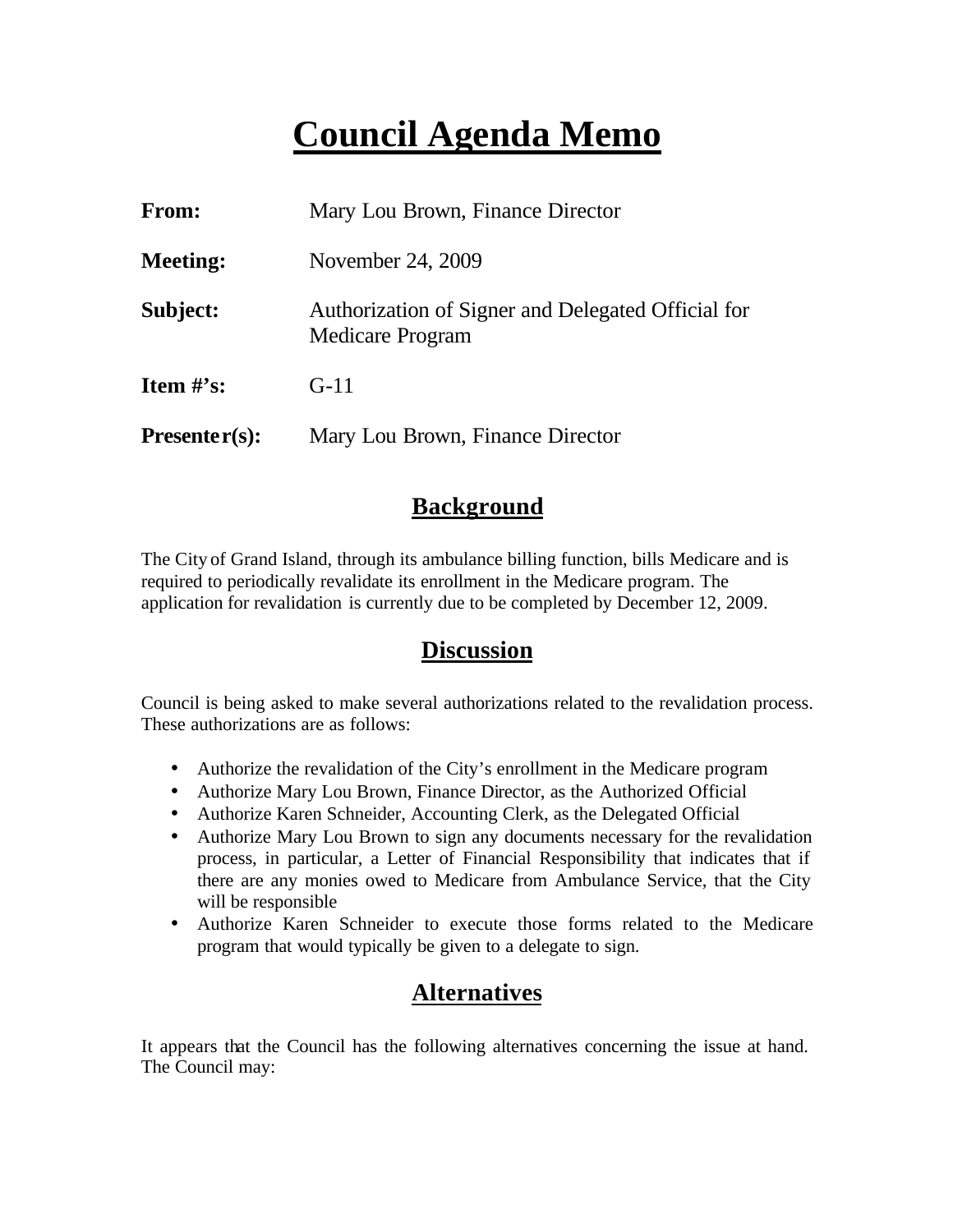- 1. Move to approve
- 2. Postpone the issue to a future date
- 3. Take no action on the issue

#### **Recommendation**

City Administration recommends that the Council approve the authorizations as follows:

- Authorize the revalidation of the City's enrollment in the Medicare program
- Authorize Mary Lou Brown, Finance Director, as the Authorized Official
- Authorize Karen Schneider, Accounting Clerk, as the Delegated Official
- Authorize Mary Lou Brown to sign any documents necessary for the revalidation process, including, but not limited to, a Letter of Financial Responsibility that indicates that if there are any monies owed to Medicare from Ambulance Service, that the City will be responsible
- Authorize Karen Schneider to execute those forms related to the Medicare program that would typically be given to a delegate to sign.

#### **Sample Motion**

Move to authorize the revalidation of the City's enrollment in the Medicare program, authorize Mary Lou Brown as the Authorized Official, authorize Karen Schneider as the Delegated Official, authorize Mary Lou Brown to sign documents related to the revalidation process and authorize Karen Schneider as the delegate to sign documents.